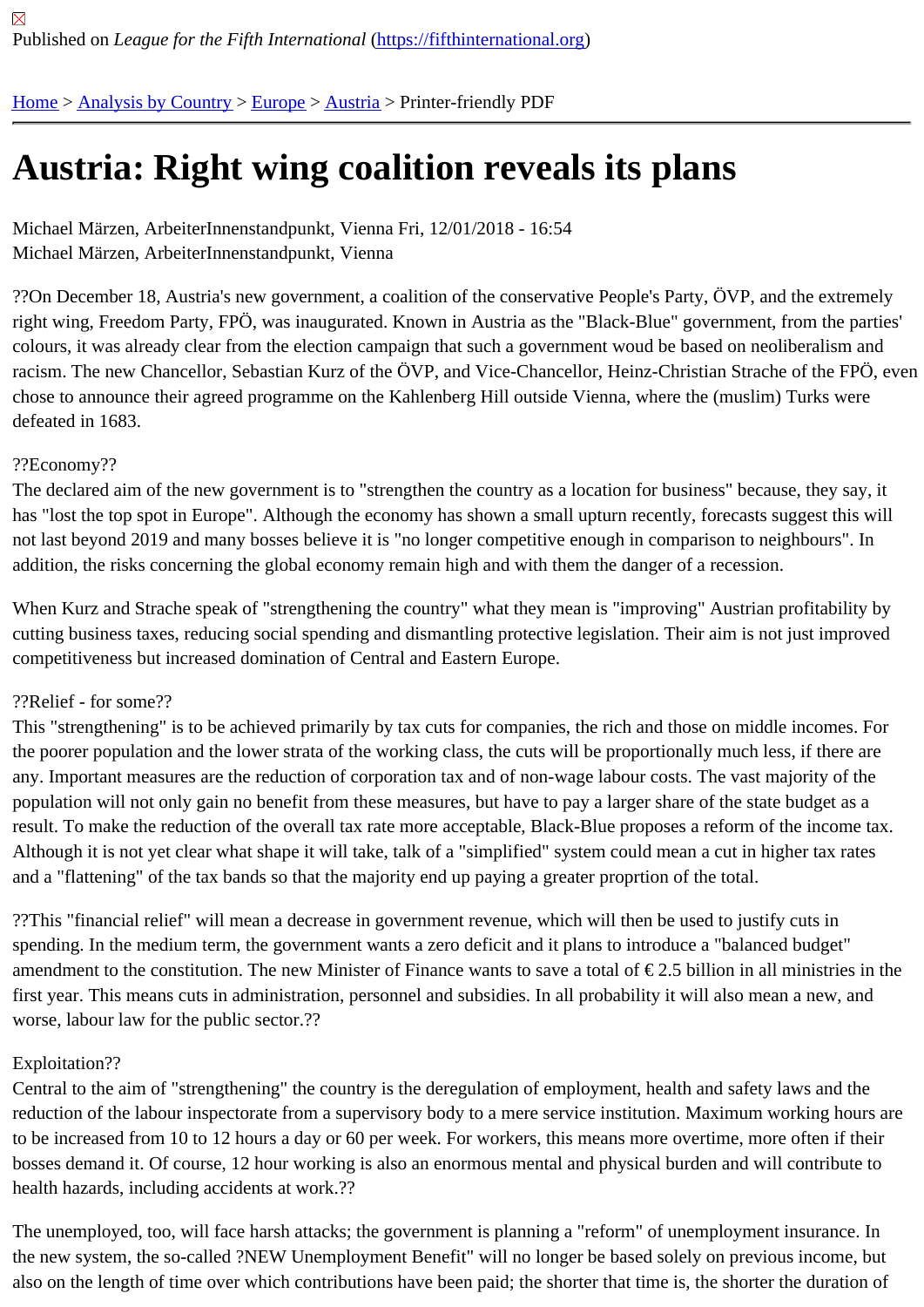#### benefits.

In addition, emergency assistance, the last possible social security cash benefit, is to be abolished or "integrated" into the unemployment benefit. After a year of unemployment, you have to apply for guaranteed minimum income, but that is dependent on having no more than €4,000 in savings and only in certain circumstances may you even own a car. This means that the long term unemployed will be de facto expropriated.

These measures will have far-reaching consequences not only for the unemployed, but for the entire working class. People who cannot find a job in their own trade will be forced to take any job and accept bad working conditions. This pressure is all the greater for the poorer strata of the working class. At the same time, pressure on all workers will be increased, as they will be more easily replaceable despite unattractive working conditions and they will have to accept more restrictions to avoid dismissal. In summary, this measure aims to expand the low-wage sector in Austria.??

## Youth??

The youth will also suffer under the Black-Blue government. Children from higher-income families will benefit from the "family bonus", a tax deduction not available for lower income groups. The selective school system, which was weakened by the New Middle School, is to be maintained and even strengthened again. One step in this process is compulsory grading in elementary schools to promote the idea of competitiveness and make a clearer distinction between "good" and "bad" pupils. Violations of educational law obligations are to be sanctioned by cutting or losing social benefits, which will primarily affect socially disadvantaged families. At the university, social selection is further aggravated by tuition fees and a "new access regulation management". In addition, Student Representation will probably be politically weakened.

## Immigration

??It would not be a government of Kurz and Strache if it did not include an enormous deterioration in conditions for migrants, especially refugees. At the same time, where there is a demand for (qualified) manpower it should be easier for firms to recruit from abroad. So working in a new country is approved for a few people and the rest have to stay out. It will also be made even more difficult for the lucky few who have won the right to stay to also gain equal rights of citizenship.

Asylum seekers are treated worse than ever to discourage them from even entering the country. They will be deprived of their cash right at the beginning and only receive non-cash benefits. Also their cell phones must be made available, together with the private data stored on them, so that their identity and their route from their country of origin can be accessed.

Anyone who does receive an asylum entitlement but cannot find a job will in future only receive a further reduced guaranteed minimum income. This will not only degrade them to second-class people, but also force them into poverty and particularly unattractive jobs. The so-called integration is nothing more than forced ?adaptation? to the majority. This is done by linking financial services to German language and ?values? courses. At the same time, segregation from society is the actual result of these measures. Language courses will soon take place in the asylum hostels themselves and, instead of multilingual instruction or special promotion of German language skills in the classroom, German should be learned in your own time before attending normal classes, or in separate German classes, consisting solely of people whose German is ?not good enough?.

# ?Surveillance

??While the working class is going to be exploited more strongly than ever and the population is further divided into immigrants and foreigners, workers and unemployed and successful or unsuccessful young people in school, the state repressive apparatus is to be further expanded. There will not only be harsher sentences for sexual and violent offences, the latter of which, incidentally, is easily linkable to resistance to state violence, but new "aggravating circumstances" such as "religious fundamentalist motivated violence" are to be introduced.

The somewhat milder regulations governing punishment of young people under the age of 21 are to be dropped and